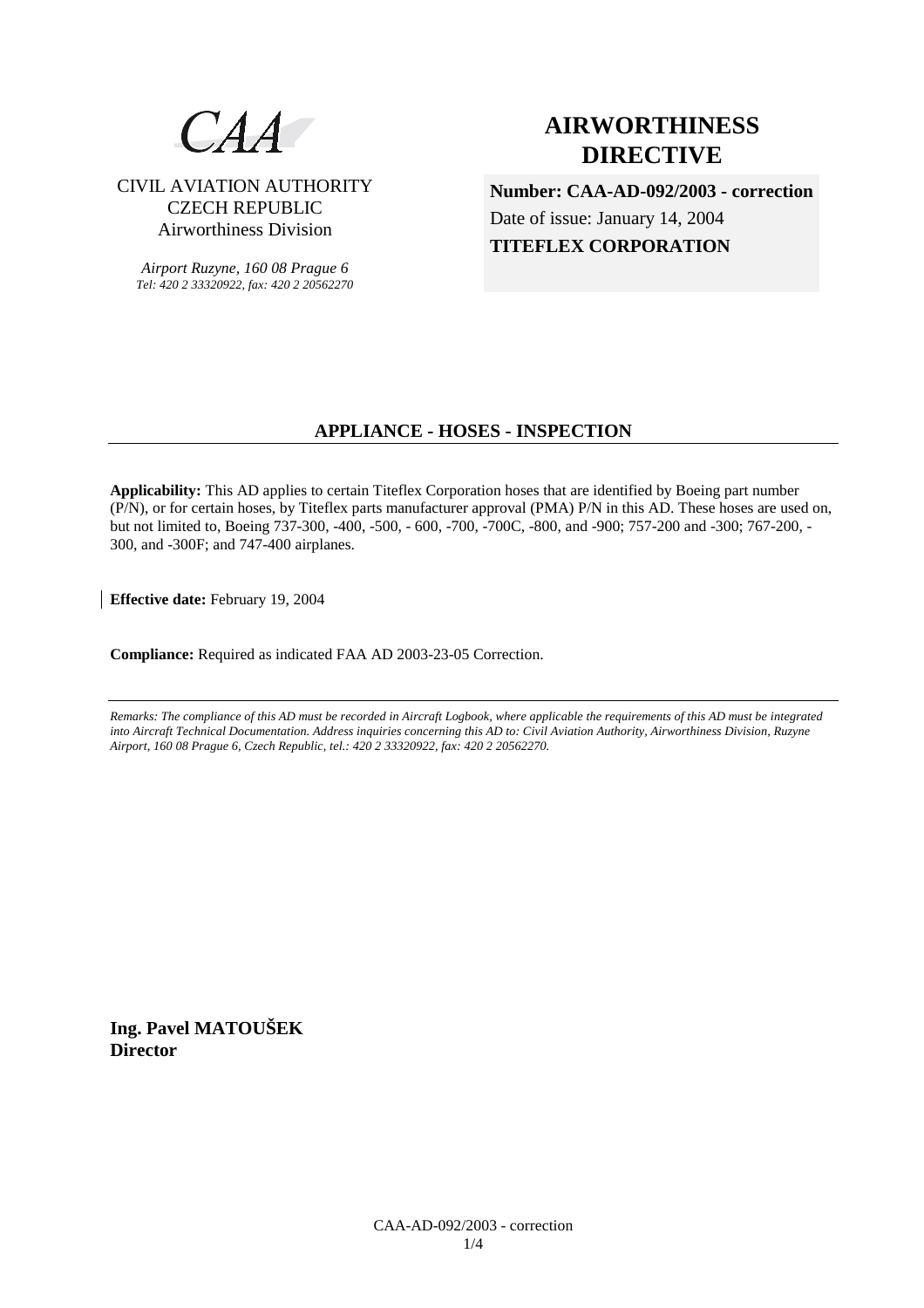**2003-23-05 Titeflex Corporation**: Amendment 39-13369. Docket No. 2002-NE-22-AD.

### **Effective Date**

(a) This AD becomes effective December 24, 2003.

## **Affected ADs**

(b) None.

## **Applicability**

(c) This AD applies to certain Titeflex Corporation hoses that are identified by Boeing part number (P/N), or for certain hoses, by Titeflex parts manufacturer approval (PMA) P/N in this AD. These hoses are used on, but not limited to, Boeing 737-300, -400, -500, - 600, -700, -700C, -800, and -900; 757-200 and -300; 767-200, -300, and - 300F; and 747-400 airplanes.

#### **Unsafe Condition**

(d) This AD is prompted by certain Titeflex Corporation hoses discovered with incorrect heat treatment of B-nuts. The actions specified in this AD are intended to prevent fire extinguishing system and fuel system hose failure due to improperly heat treated aluminum B-nuts.

## **Compliance**

(e) Compliance with this AD is required as indicated, unless already done.

(f) Within 24 months after the effective date of this AD, inspect the manufacture date code on all hoses listed in Table 1 of this AD. Use the Accomplishment Instructions of the applicable Boeing alert service bulletins (ASB) contained in the following Table 1.

| Airplane model                                          | <b>Boeing hose P/N</b>                                                                                       | <b>Titeflex PMA P/N</b> | <b>Used for</b>                                                                                                                                                    | Applicable alert<br>service bulletin                    |
|---------------------------------------------------------|--------------------------------------------------------------------------------------------------------------|-------------------------|--------------------------------------------------------------------------------------------------------------------------------------------------------------------|---------------------------------------------------------|
| $(1)$ 737-300, -400,<br>and -500 airplanes.             | S312N512-5<br>S312N512-6<br>BACH5R0110YP<br>BACH5S0110XN                                                     |                         | 113701-5 Engine and cargo<br>$113701 - 6$ compartment<br>fire extinguishing<br>bottles.                                                                            | 737-26A1108,<br>Revision 1, dated<br>June 27, 2002.     |
| $(2)$ 737-600, -700,-<br>700C, -800, -900<br>airplanes. | S316A001-1<br>S316A001-2<br>S312N512-15<br>S312N512-17<br>S312N512-18<br>BACH5R0110YP<br>BACH5S0110XN        | 113701-15 and cargo     | 115398-1 Engine, auxiliary<br>115398-2 power unit (APU),<br>113701-17 compartment and fire<br>113701-18 extinguishing bottles,<br>and wing-to-strut fuel<br>hoses. | 737-26A1109,<br>Revision 2, dated<br>May 8, 2003.       |
| $(3)$ 747-400 airplanes                                 | BACH5R0080YY<br>BACH5R0140YU<br>BACH5S0140XT<br>BACH5R0186YY<br>BACH5R0186XX<br>BACH5S0080XX<br>BACH5S0110XN |                         | Forward cargo and<br>main deck cargo<br>compartment fire<br>extin-<br>guishing bottles.                                                                            | 747-26A2269,<br>Revision 1, dated<br>June 6, 2002.      |
| $(4)$ 757-200 airplanes                                 | S312N512-1<br>S312N512-2<br>S312N512-3                                                                       |                         | 113701-1 Engine, APU, and<br>113701-2 cargo compartment<br>113701-3  fire extinguishing                                                                            | 757-26A0043,<br>Revision 1, dated<br>November 14, 2002. |

## **Table 1.--Applicable Hose P/Ns**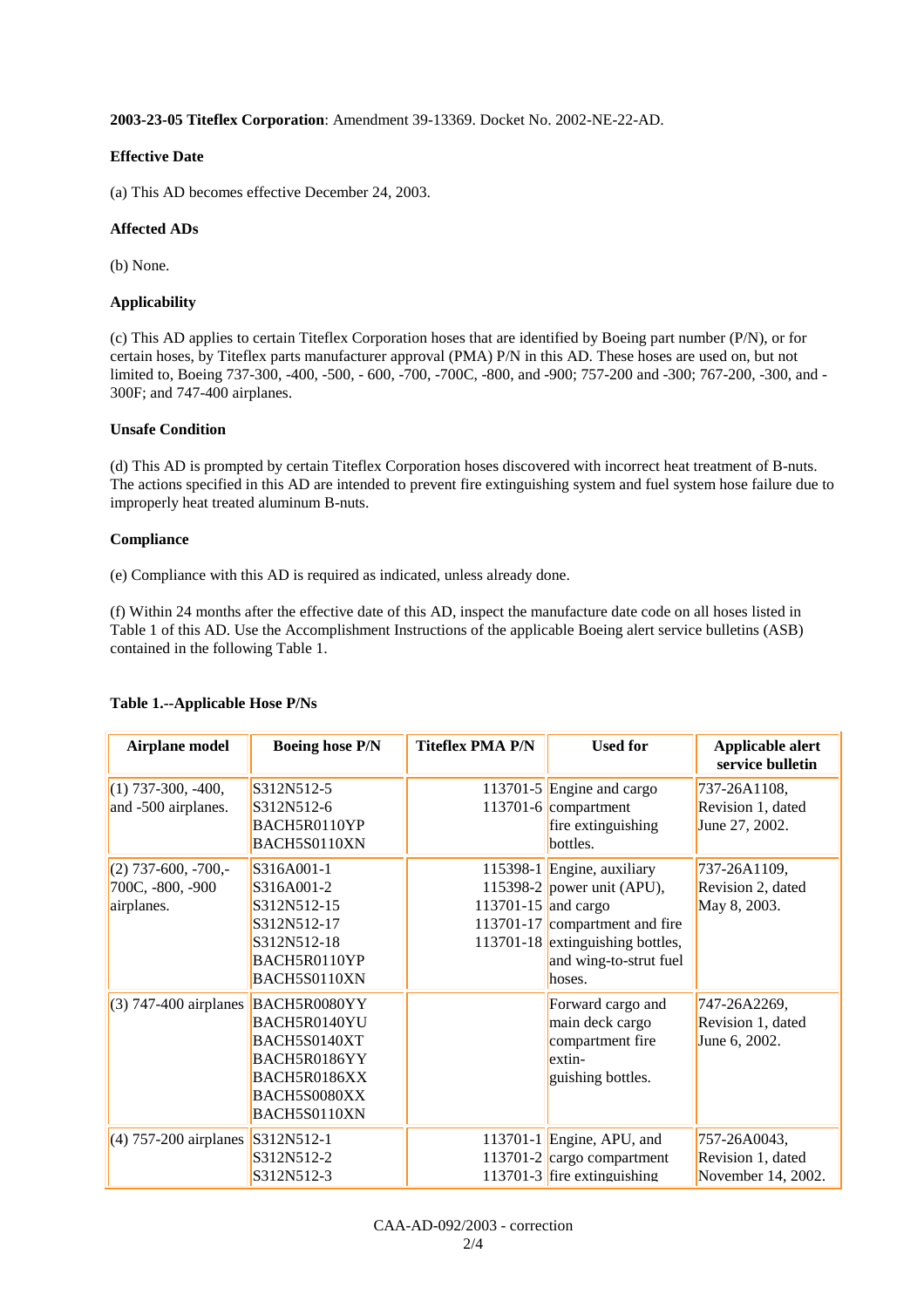|                                              | S312N512-4<br>BACH5R0110YP<br>BACH5S0110XN<br>No Number                                                      | 113701-4 bottles.<br>109422 |                                                                                           |                                                         |
|----------------------------------------------|--------------------------------------------------------------------------------------------------------------|-----------------------------|-------------------------------------------------------------------------------------------|---------------------------------------------------------|
| $(5)$ 757-300 airplanes                      | S312N512-1<br>S312N512-2<br>S312N512-3<br>S312N512-4<br>BACH5R0110YP<br>BACH5S0074XN<br>Optional 453N2240-33 | 113701-4                    | 113701-1 Engine and cargo<br>113701-2 compartment fire<br>113701-3 extinguishing bottles. | 757-26A0044,<br>Revision 1, dated<br>November 14, 2002. |
| $(6)$ 767-200, -300,<br>and -300F airplanes. | BACH5R0085YU<br>BACH5R0140YU<br>BACH5S0077XT<br>BACH5S0140XT<br>BACH5S0184XX<br>BACH5R0127YY                 |                             | Cargo compartment<br>fire extinguishing<br>bottles.                                       | 767-26A0121, dated<br>December 19, 2001.                |

(g) If the hose manufacture date code is before  $11/99$  or after  $1/01$ , or if the manufacture date is  $11/99$  through  $1/01$ and there is a permanent white dot on the ID band, no further action is required for that hose.

(h) If the hose manufacture date code is 11/99 through 1/01 inclusive and there is no permanent white dot on the ID band, replace the hose with a serviceable hose or perform an indirect conductive inspection/test for proper heat treat. Use the accomplishment instructions of the applicable ASB listed in Table 1 of this AD.

(i) Replace the hose with a serviceable hose if any B-nut is improperly heat treated.

## **Credit For Previous Inspections**

(j) Previous inspections performed using ASB 737-26A1108, dated November 15, 2001, ASB 737-26A1109, dated November 15, 2001, ASB 737-26A1109, Revision 1, dated November 7, 2002, ASB 747-26A2269, dated November 1, 2001, ASB 757-26A0043, dated November 15, 2001, and ASB 757-26A0044, dated November 15, 2001, comply with the inspection requirements of this AD.

#### **Alternative Methods of Compliance**

(k) The Manager, Boston Aircraft Certification Office, has the authority to approve alternative methods of compliance for this AD if requested using the procedures found in 14 CFR 39.19.

#### Material Incorporated by Reference

(l) The Director of the Federal Register approved the incorporation by reference of the documents listed in the following Table 2 in accordance with 5 U.S.C. 552(a) and 1 CFR part 51. You can get a copy from Boeing Commercial Airplane Group, PO Box 3707, Seattle, Washington 98124-2207. You can review copies at the FAA, New England Region, Office of the Regional Counsel, 12 New England Executive Park, Burlington, MA; or at the Office of the Federal Register, 800 North Capitol Street, NW, suite 700, Washington, DC.

| Alert service bulletin         | Page number(s) | <b>Revision</b> | Date           |
|--------------------------------|----------------|-----------------|----------------|
| 737-26A1108<br>Total Pages: 48 | ALL            |                 | June 27, 2002. |
| 737-26A1109<br>Total Pages: 68 | ALL            |                 | May 8, 2003.   |

#### **Table 2.--Incorporation by Reference**